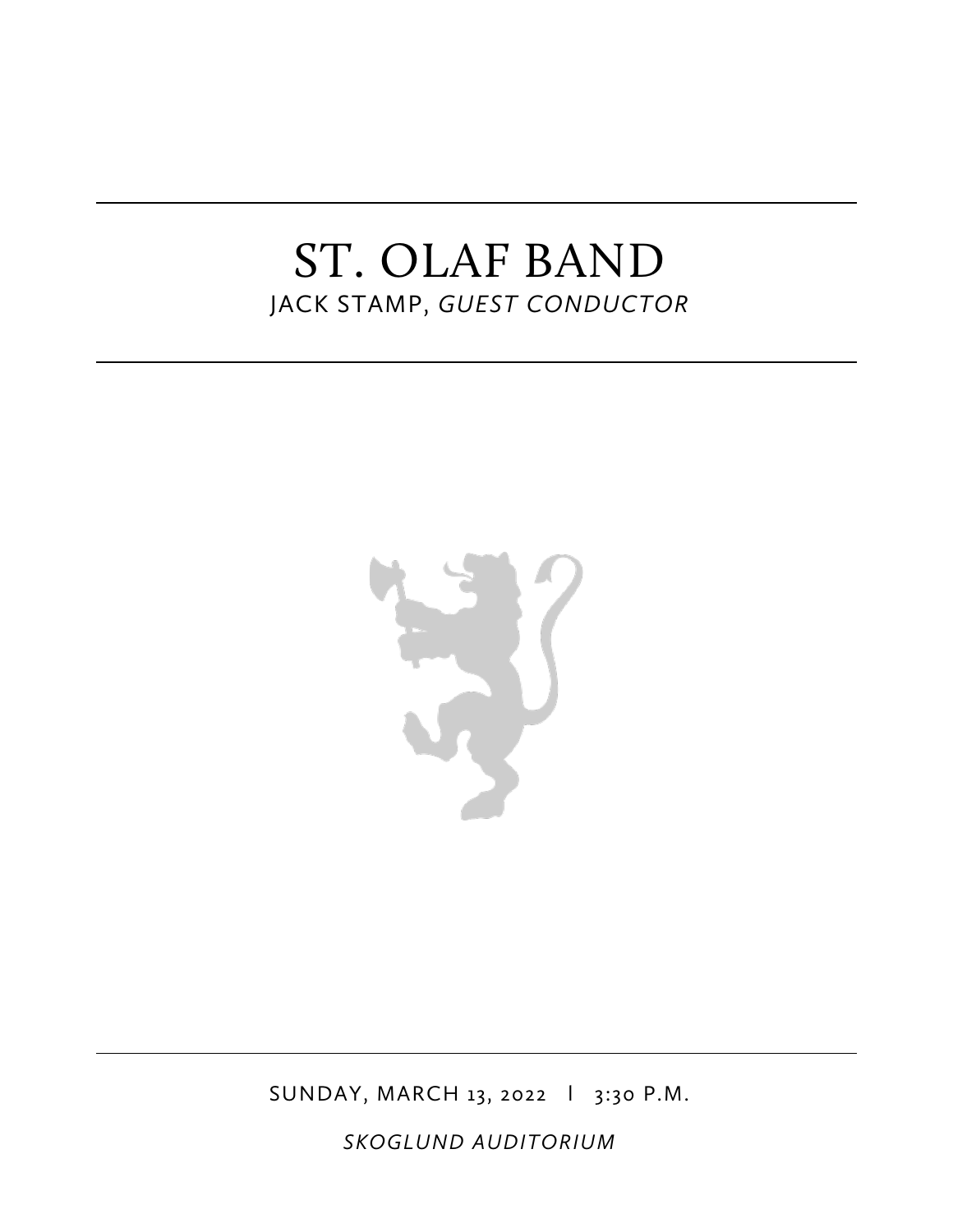# PROGRAM

### **All or Nothing** (2019) Molly Joyce (b. 1992)

Molly Joyce has been deemed one of the "most versatile, prolific and intriguing composers working under the vast new-music dome" by *The Washington Post*. Her music has additionally been described as "serene power" (*New York Times*), written to "superb effect" (*The Wire*), and "unwavering" and "enveloping" (*Vulture*). Her work is concerned with disability as a creative source. She has an impaired left hand from a previous car accident, and the primary vehicle in her pursuit is her electric vintage toy organ, an instrument she bought on eBay which engages her disability on a compositional and performative level. Molly is a graduate of Juilliard, Royal Conservatory in The Hague, Yale, alumnus of the YoungArts Foundation, and holds an advanced certificate in disability studies from City University of New York.

#### The composer writes:

*All or Nothing* enacts a progression from attack to sustain, highlighting the process's consistencies and inconsistencies, and asking if the concept of having "all" or "nothing" is desired. The inquiry stems from recent research into social uniformity and particularly through the social model of disability, which states that people are disabled by barriers in society rather than by impairment or difference. Therefore, by asking if all or nothing is desired, I hope to illuminate overriding challenges in such a polarizing categorization, as well as utilize the singular body of the symphony band, an optimal instrumentation to execute such differences.

*All or Nothing* was commissioned by and dedicated to the Ball State Symphony Band and Dr. Caroline Hand, made possible by the ASPiRE Junior Faculty Creative Arts Award.

*— Program notes by the composer*

#### **In the Morning Light We Say Goodbye** (2021) **Jeffrey Smith (b. 1974)** Jeffrey Smith (b. 1974)

(Premiere Performance)

Composer Jeffrey Smith holds degrees from the University of Northern Iowa, Northwestern University, and Tisch/NYU. Most of his prior compositional work has been in opera/theater. Currently living in Spain as a resident artist with American Lyric Theater, he composed the one-act opera *Why is Eartha Kitt Trying to Kill Me?: A Love Story* with librettist David Johnston. A *tour de force* love story and mad scene all in one, the score blends elements of jazz and musical theater in an homage to operatic tradition.

The composer writes:

Every day we say goodbye in one form or another, and the emotional pull is dictated by the length of the anticipated absence, the finality of the separation. Is it goodbye for now, see you later? Or is it goodbye forever? Every goodbye is a reminder of our impermanence and fragility. Sometimes we don't realize until later that what we thought was an everyday goodbye was a final parting. A friend moves to another city or another country, a couple decides to divorce, the kids go away to college, a loved one passes away. I started this piece many years ago after visiting an aunt who was dying from brain cancer. The initial sketch appeared rapidly, almost writing itself, and then it sat, unfinished, until this fall. Why did I come back to it? I think it has something to do with spending the pandemic overseas, away from family and friends. This piece is dedicated to all of those to whom we've had to say goodbye.

*— Program notes by the composer*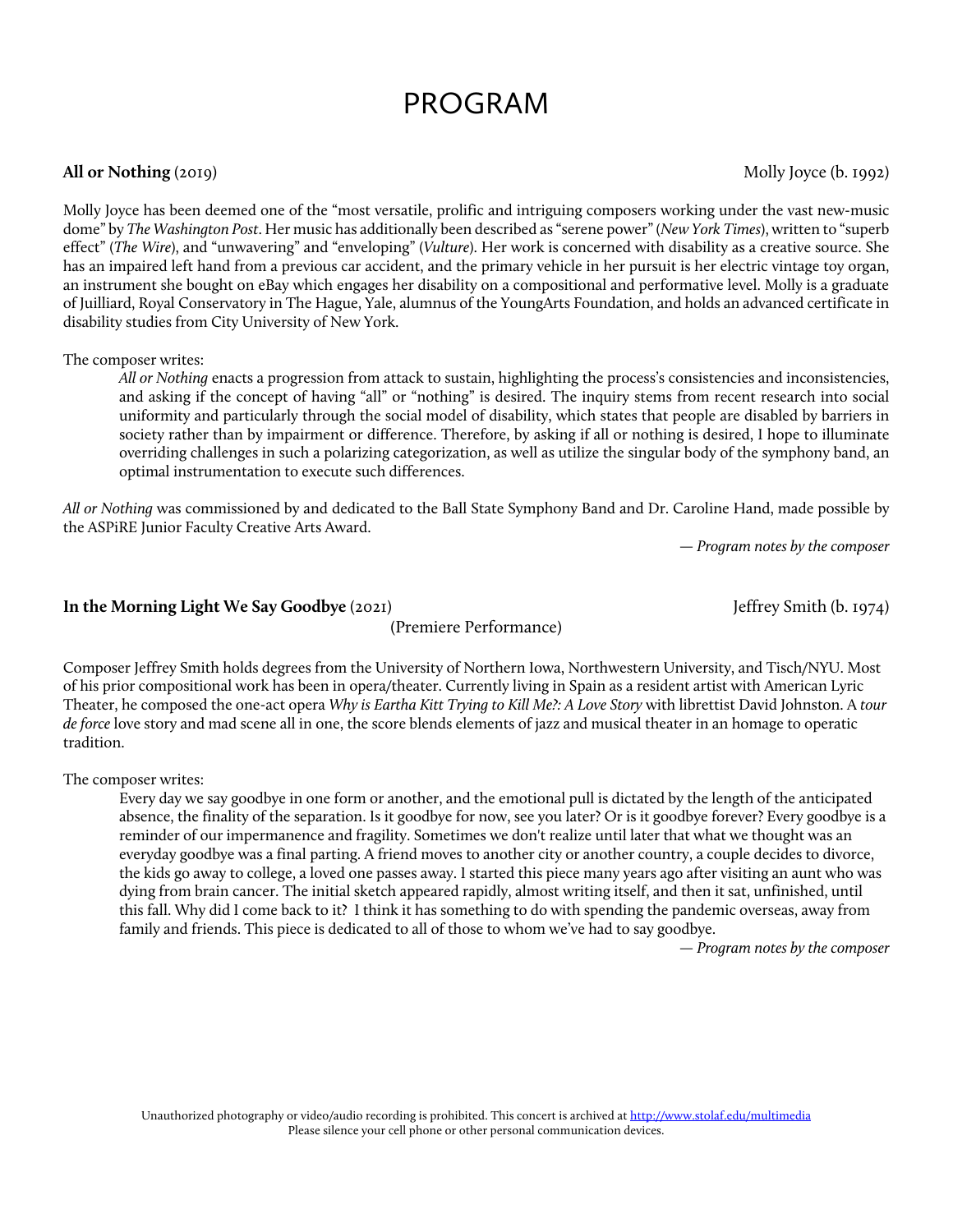#### **Divertimento for Trombone and Wind Ensemble** (2011) **Jack Stamp (b. 1954)** Jack Stamp (b. 1954)

- I. Proclamation
- II. Soliloquy
- III. Interplay
- IV. Epitaph
- V. Funk

#### Jeremiah Umholtz, *trombone*

*Divertimento for Trombone and Wind Ensemble* was commissioned by a consortium of trombonists led by Bruce Tychinski of the University of Delaware. It was premiered by Dr. Tychinski at the 2013 Eastern Trombone Workshop sponsored by the United States Army Band. The work explores every aspect of the trombone from bombastic to lyrical and ballad to big band. Unique to the work is the Interplay movement which features the solo trombone accompanied solely by percussion. The final movement, Funk, features the soloist with the trombone section of the band.

*— Program notes by Jack Stamp*

### INTERMISSION

#### **Chorale Prelude: O God Unseen** (1984) Vincent Persichetti (1915–1987)

Vincent Persichetti was a positive force in the American band movement as a major composer, writing numerous works for the wind band. He taught at the famed Juilliard School of Music for 40 years and was head of the composition department. A church organist from the age of 12, Persichetti published his *Hymns and Responses for the Church Year* in 1955. Throughout the years, he turned to some of the hymns as source material for his composition. *O God Unseen* is one such work, commissioned by the North Carolina Bandmasters Association (Eastern Division) for Herbert Carter and the East Carolina University Wind Ensemble. The work was premiered at the North Carolina Music Educators Association Conference on November 4, 1984. It would end up being Persichetti's final work for band.

*— Program notes by Jack Stamp*

### **Symphony No. 1 "A.D. 1968"** (2021) **Jeff** Jordan (1958–2021)

- I. Prologue Past
- II. Kings and Princes
- III. War and Civil Disobedience
- IV. Earthrise

#### (Premiere Performance)

Dr. Jeff Jordan served on the faculty of Fort Hays State University (FHSU) where he conducted the Wind Ensemble and assisted with the Tiger Marching Band. In addition, Dr. Jordan taught courses in conducting and music education, instructed the horn studio, and oversaw student teachers. Prior to arriving at FHSU, he taught band for 16 years at all levels in the public schools of Kansas and Florida. Dr. Jordan obtained a bachelor of arts degree in music education from Florida Southern College, a master's in composition from the University of Kansas, and earned his doctor of musical arts degree in conducting from the University of Missouri-Kansas City Conservatory of Music. His principal teachers have included Gary Hill and Sarah McKoin (conducting), as well as John Pozdro, James Barnes, Jack Stamp, and Paul Rudy (composition). Dr. Jordan's *Symphony No. 1* was completed in the summer of 2021. This is a posthumous premiere, as my dear friend succumbed to cancer on New Year's Eve, 2021.

*— Program notes by Jack Stamp*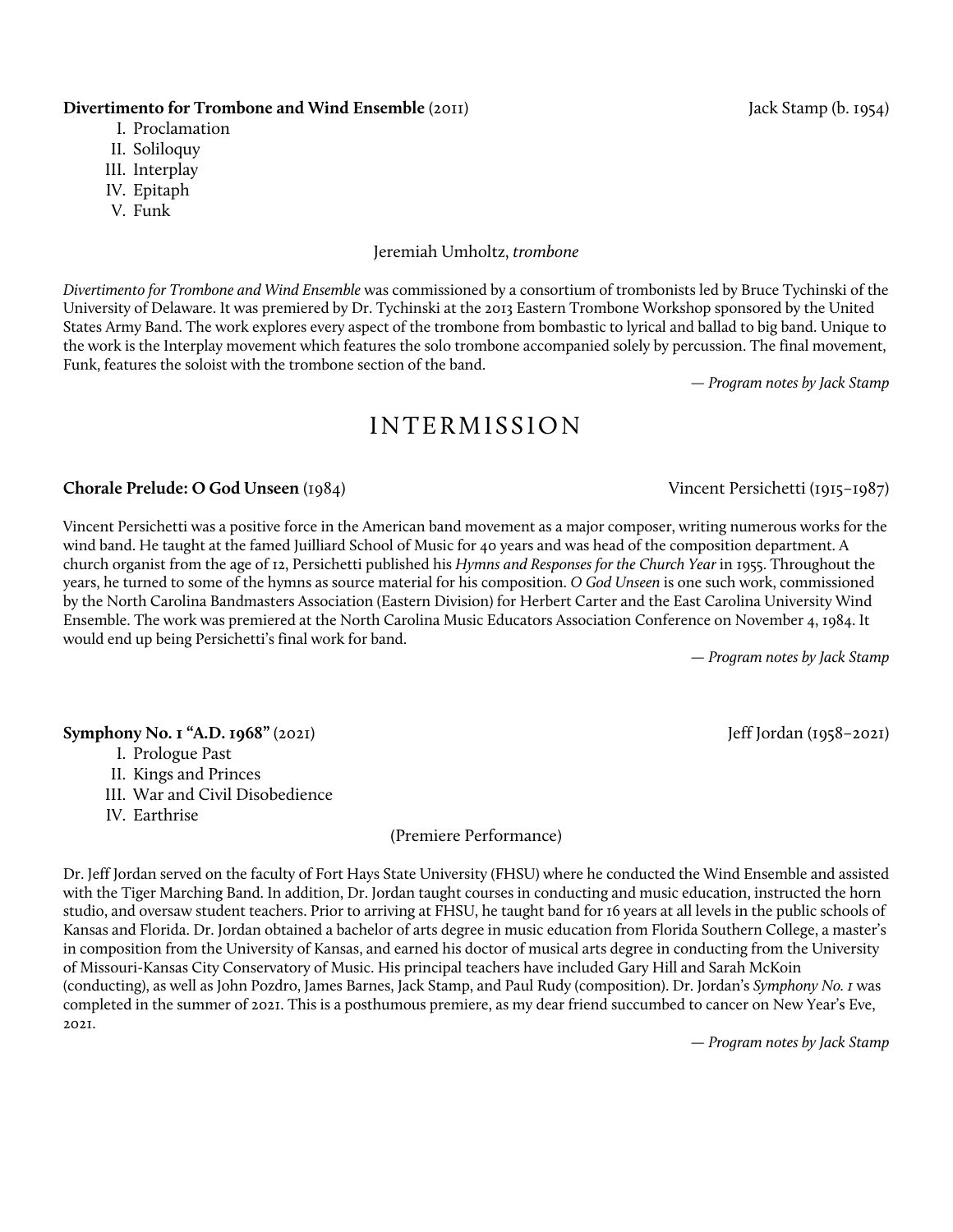# BIOGRAPHIES

**Jack Stamp** is Director of Band Studies Emeritus at Indiana University of Pennsylvania (IUP), where he was awarded the title of "University Professor" for the 2008–2009 academic year. This is the highest award the university gives to a professor. He is currently International Composer in Association to the Grimethorpe Colliery Brass Band and is an honorary patron of the Eynsford Concert Band (Kent, England). He holds a bachelor of science degree in music education from Indiana University of Pennsylvania, a master of music degree in percussion performance from East Carolina University, and a doctor of musical arts degree in wind conducting from Michigan State University where he studied with Eugene Corporon. His primary composition teacher was Robert Washburn. Additional studies include work with Fisher Tull, Evan Copley, David Diamond, Joan Tower, and Richard Danielpour. His wind band music has been both commissioned and performed by major university and military bands here and abroad. He has also composed works for the Minnesota Orchestra Brass Quintet, the Uptown Brass. His primary publishers include Neil Kjos Music, C. Alan Publications, and Knightwind Music.

**Jeremiah Umholtz** is a native of eastern Pennsylvania and a lifelong musician who currently resides in Denton, Texas where he is a doctor of musical arts candidate in trombone performance. He is an active freelance musician and is currently principal trombone of the Sherman Symphony Orchestra as well as the Flower Mound Symphony Orchestra. He has also performed with the Allen Philharmonic, Rockwall Philharmonic Orchestra, the Red River Lyric Opera, and enjoys performing in local chamber groups. Umholtz competed in the Lätzsch Trombone Festival in Germany in 2018, where he performed under the baton of international trombone soloist and conductor Christian Lindberg. Umholtz holds a master's degree in trombone performance from Ohio University, where he taught brass methods and music theory for two years, and holds a music education degree from Indiana University of Pennsylvania.

# SPECIAL THANKS

Thank you to **Dr. Matthew McClung** who rehearsed and prepared the St. Olaf Band for this concert. Dr. Matthew McClung is an orchestral percussionist, chamber musician, and soloist. He has performed with the symphony orchestras of Corpus Christi, Hong Kong, Honolulu, Houston, Minnesota, Phoenix, San Antonio, and Victoria, among others. Most recently, he has appeared as guest principal percussionist and timpanist with the Grammy-winning Saint Paul Chamber Orchestra. Matthew is currently an Adjunct Professor of Music at St. Olaf College, and the principal percussionist of the River Oaks Chamber Orchestra and the Glimmerglass Opera Festival. Matthew proudly endorses Vic Firth sticks and mallets, and Zildjian cymbals.

#### **MUSIC ORGANIZATIONS AND COLLEGE RELATIONS**

Michael Kyle '85, *vice president for enrollment and college relations* Jean Parish '88, *director of college relations for music organizations*  Terra Widdifield '95, *associate director of music organizations*  Connor Smith, *assistant director of music organizations for audience development* Sarah Gingerich '11*, assistant director of music organizations for project management* Courtney Kleftis, *associate librarian for ensembles & performing rights* Kiernan Bartlett '21, *arts management intern for production & concert management* Ella Harpstead '20, *arts management intern for marketing & touring*

#### **FINE ARTS ADMISSIONS**

Molly Boes Ganza '08, *associate dean of fine arts recruitment*

#### **DEPARTMENT OF MUSIC**

Kathryn Ananda-Owens, *department chair* David Carter, *department vice-chair* Barb Barth, *academic administrative assistant – music* Lisa McDermott, *academic administrative assistant – music*  Jason Bystrom, *instrument coordinator*

#### **BROADCAST/MEDIA SERVICES**

Jeffrey O'Donnell '02, *director of broadcast/media services* Sean Tonko, *associate director of event operations* Rebecca Beam '18, *assistant director of production*